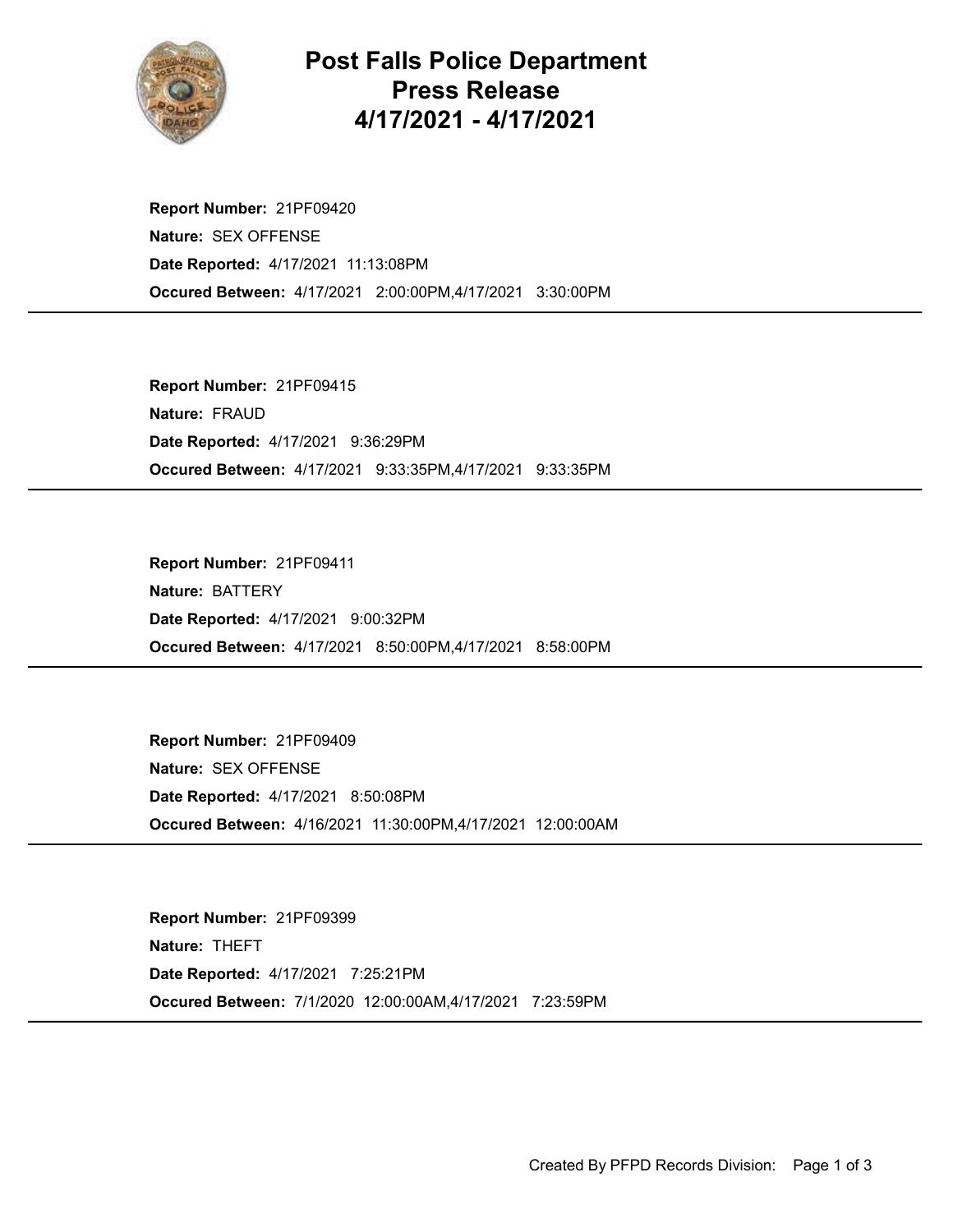Occured Between: 4/17/2021 7:14:01PM,4/17/2021 7:14:01PM Report Number: 21PF09396 Nature: DISTURBANCE Date Reported: 4/17/2021 7:15:47PM

Occured Between: 4/17/2021 5:51:29PM,4/17/2021 5:51:29PM Report Number: 21PF09391 Nature: INFORMATION Date Reported: 4/17/2021 5:52:46PM

Occured Between: 4/17/2021 12:06:15PM,4/17/2021 12:06:17PM Report Number: 21PF09360 Nature: DOMESTIC DISPUT Date Reported: 4/17/2021 12:06:49PM

Occured Between: 4/16/2021 9:00:00PM,4/17/2021 10:00:57AM Report Number: 21PF09350 Nature: ACCIDENT H&R Date Reported: 4/17/2021 10:02:57AM

Occured Between: 4/17/2021 12:50:00AM,4/17/2021 8:52:33AM Report Number: 21PF09343 Nature: VEHICLE THEFT Date Reported: 4/17/2021 8:55:32AM

Occured Between: 4/17/2021 3:10:03AM,4/17/2021 3:10:03AM Report Number: 21PF09335 Nature: THREATENING Date Reported: 4/17/2021 3:10:53AM